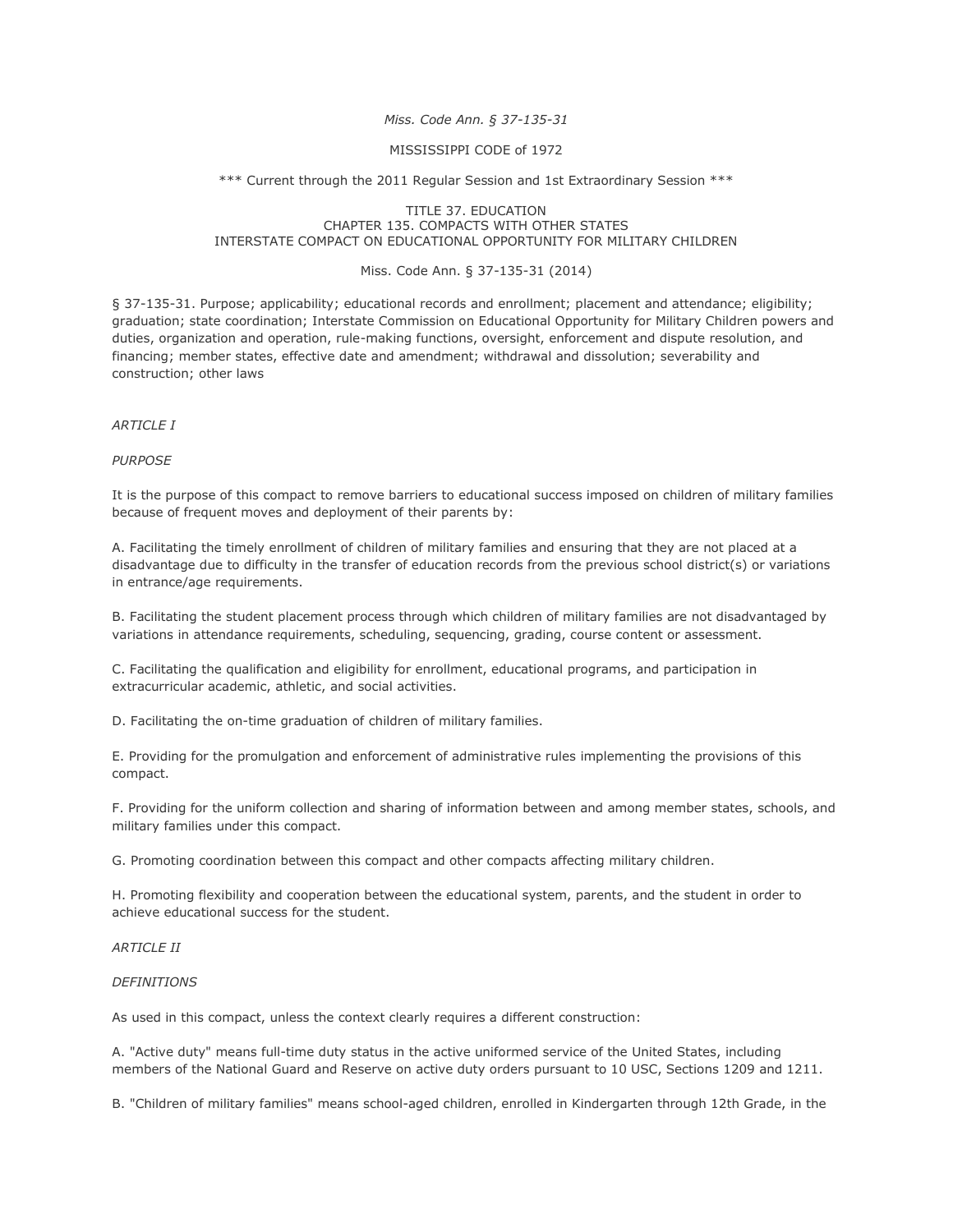household of an active duty member.

C. "Compact commissioner" means the voting representative of each compacting state appointed pursuant to Article VIII of this compact.

D. "Deployment" means the period one (1) month prior to the service members' departure from their home station on military orders through six (6) months after return to their home station.

E. "Educational records" means those official records, files, and data directly related to a student and maintained by the school or local education agency, including, but not limited to, records encompassing all the material kept in the student's cumulative folder such as general identifying data, records of attendance and of academic work completed, records of achievement and results of evaluative tests, health data, disciplinary status, test protocols, and individualized education programs.

F. "Extracurricular activities" means a voluntary activity sponsored by the school or local education agency or an organization sanctioned by the local education agency. Extracurricular activities include, but are not limited to, preparation for and involvement in public performances, contests, athletic competitions, demonstrations, displays and club activities.

G. "Interstate Commission on Educational Opportunity for Military Children" means the commission that is created under Article IX of this compact, which is generally referred to as the Interstate Commission.

H. "Local education agency" means a public authority legally constituted by the state as an administrative agency to provide control of and direction for Kindergarten through 12th Grade public educational institutions.

I. "Member state" means a state that has enacted this compact.

J. "Military installation" means a base, camp, post, station, yard, center, homeport facility for any ship, or other activity under the jurisdiction of the Department of Defense, including any leased facility, which is located within any of the several states, the District of Columbia, the Commonwealth of Puerto Rico, the U.S. Virgin Islands, Guam, American Samoa, the Northern Marianas Islands, and any other U.S. Territory. Such term does not include any facility used primarily for civil works, river and harbor projects, or flood control projects.

K. "Nonmember state" means a state that has not enacted this compact.

L. "Receiving state" means the state to which a child of a military family is sent, brought, or caused to be sent or brought.

M. "Rule" means a written statement by the Interstate Commission promulgated pursuant to Article XII of this compact that is of general applicability; implements, interprets, or prescribes a policy or provision of the compact, or an organizational, procedural, or practice requirement of the Interstate Commission and has the force and effect of statutory law in a member state; and includes the amendment, repeal, or suspension of an existing rule.

N. "Sending state" means the state from which a child of a military family is sent, brought, or caused to be sent or brought.

O. "State" means a state of the United States, the District of Columbia, the Commonwealth of Puerto Rico, the U.S. Virgin Islands, Guam, American Samoa, the Northern Marianas Islands, and any other U.S. Territory.

P. "Student" means the child of a military family for whom the local education agency receives public funding and who is formally enrolled in Kindergarten through 12th Grade.

Q. "Transition" means: (i) the formal and physical process of transferring from school to school or (ii) the period of time in which a student moves from one school in the sending state to another school in the receiving state.

R. "Uniformed services" means the Army, Navy, Air Force, Marine Corps, Coast Guard, as well as the Commissioned Corps of the National Oceanic and Atmospheric Administration, and Public Health Services.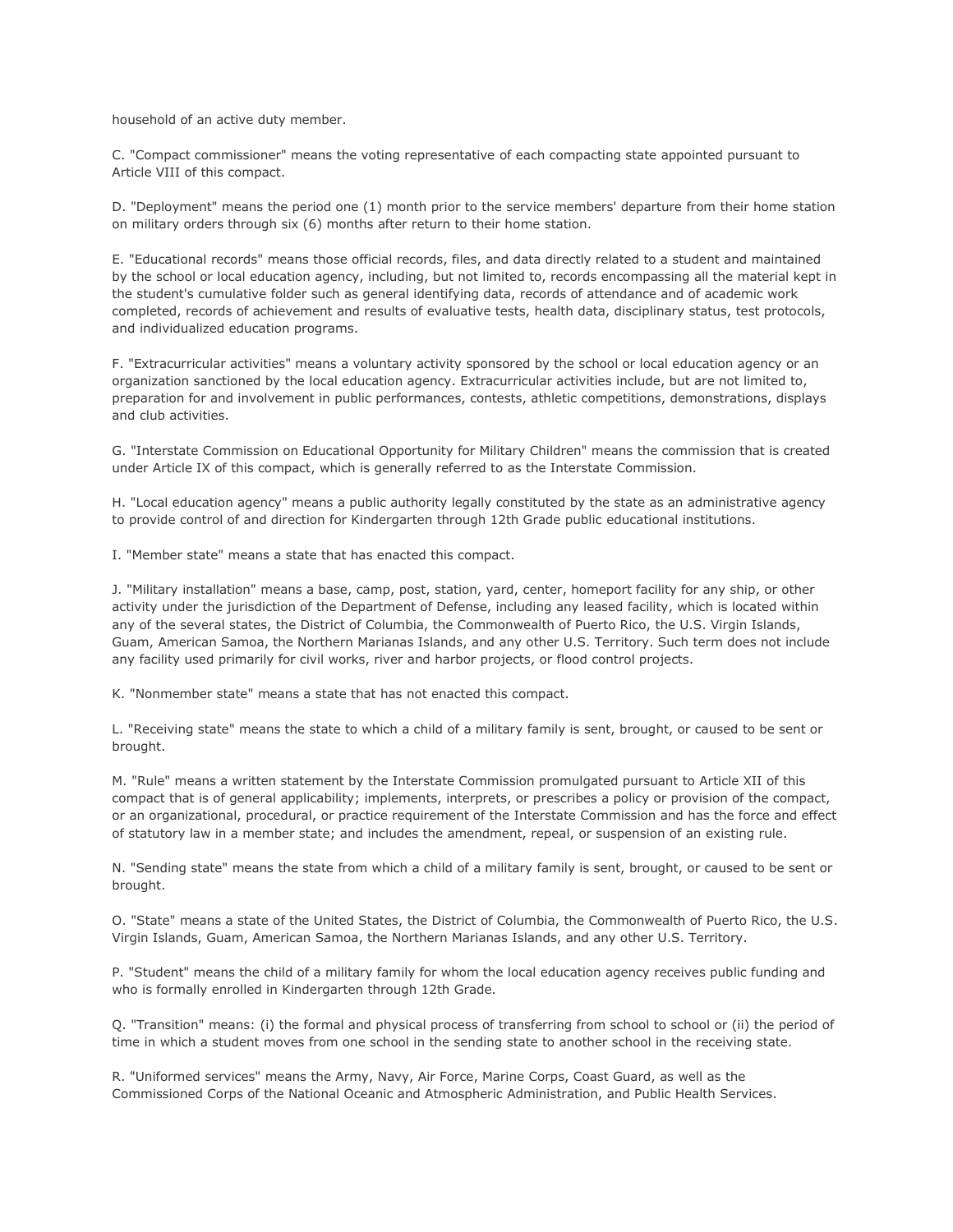S. "Veteran" means a person who served in the active military, naval, or air service and who was discharged or released therefrom under conditions other than dishonorable.

*ARTICLE III*

*APPLICABILITY*

A. Except as otherwise provided in subsection B, this compact shall apply to the children of:

1. Active duty members of the uniformed services as defined in this compact, including members of the National Guard and Reserve on active duty orders pursuant to 10 USC, Sections 1209 and 1211;

2. Members or veterans of the uniformed services who are severely injured and medically discharged or retired for a period of one (1) year after medical discharge or retirement; and

3. Members of the uniformed services who die on active duty or as a result of injuries sustained on active duty for a period of one (1) year after death.

B. The provisions of this interstate compact shall only apply to local education agencies as defined in this compact.

C. The provisions of this interstate compact shall not apply to the children of:

1. Inactive members of the National Guard and Military Reserves;

2. Members of the uniformed services now retired, except as provided in subsection A;

3. Veterans of the uniformed services, except as provided in subsection A; and

4. Other U.S. Department of Defense personnel and other federal agency civilian and contract employees not defined as active duty members of the uniformed services.

#### **ARTICLE IV**

### *EDUCATIONAL RECORDS AND ENROLLMENT*

A. Unofficial or "hand-carried" education records. In the event that official education records cannot be released to the parents for the purpose of transfer, the custodian of the records in the sending state shall prepare and furnish to the parent a complete set of unofficial educational records containing uniform information as determined by the Interstate Commission. Upon receipt of the unofficial education records by a school in the receiving state, the school shall enroll and appropriately place the student based on the information provided in the unofficial records pending validation by the official records, as quickly as possible.

B. Official education records/transcripts. Simultaneous with the enrollment and conditional placement of the student, the school in the receiving state shall request the student's official education records from the school in the sending state. Upon receipt of this request, the school in the sending state will process and furnish the official education records to the school in the receiving state within ten (10) days or within such time as is reasonably determined under the rules promulgated by the Interstate Commission.

C. Immunizations. Compacting states shall give thirty (30) days from the date of enrollment or within such time as is reasonably determined under the rules promulgated by the Interstate Commission for students to obtain any immunization(s) required by the receiving state. For a series of immunizations, initial vaccinations must be obtained within thirty (30) days or within such time as is reasonably determined under the rules promulgated by the Interstate Commission.

D. Kindergarten and First Grade entrance age. Students shall be allowed to continue their enrollment at the grade level in the receiving state commensurate with their grade level (including kindergarten) from a local education agency in the sending state at the time of transition, regardless of age. A student who has satisfactorily completed the prerequisite grade level in the local education agency in the sending state shall be eligible for enrollment in the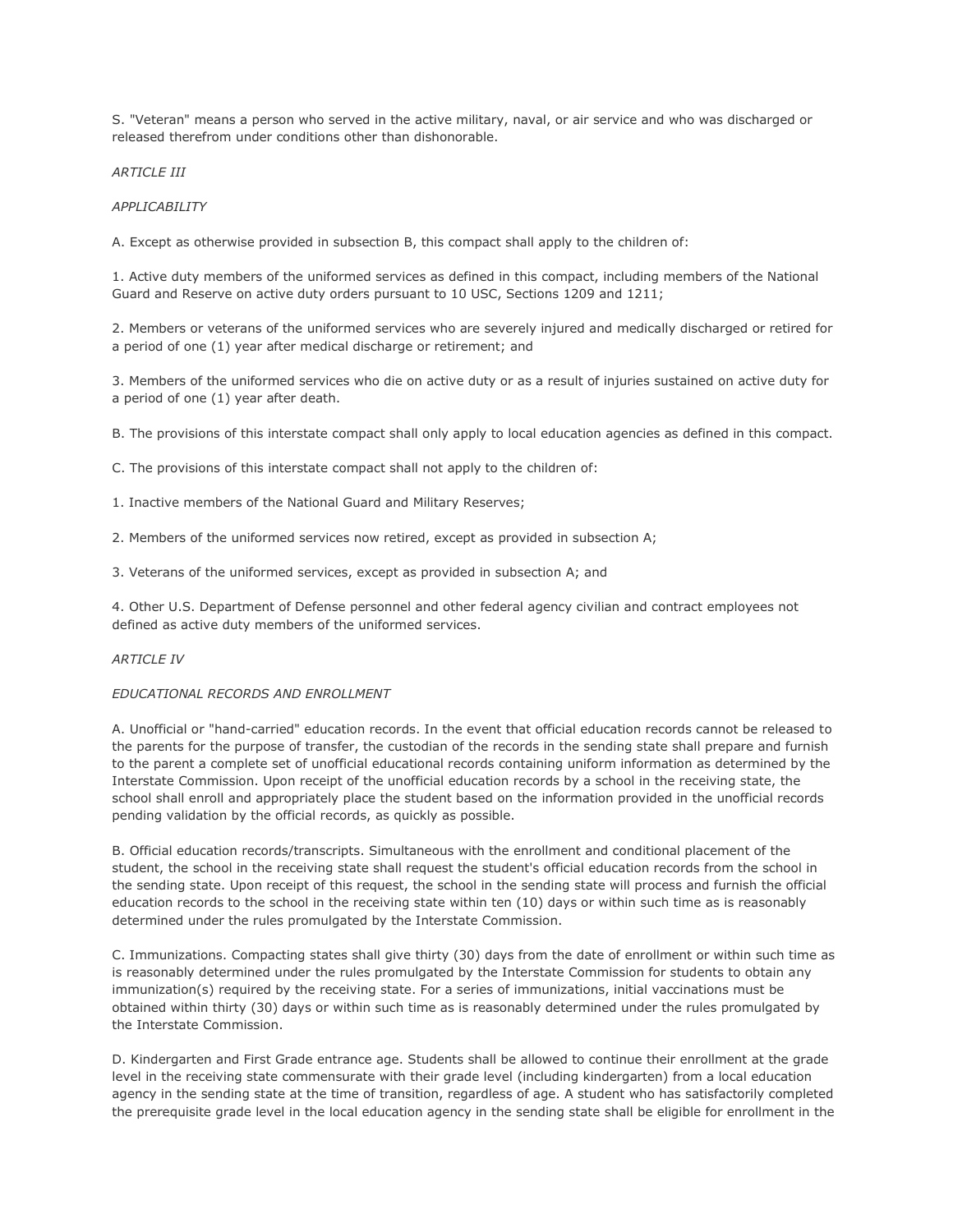next highest grade level in the receiving state, regardless of age. A student transferring after the start of the school year in the receiving state shall enter the school in the receiving state on their validated level from an accredited school in the sending state.

## *ARTICLE V*

# *PLACEMENT AND ATTENDANCE*

A. Course placement. When the student transfers before or during the school year, the receiving state school shall initially honor placement of the student in educational courses based on the student's enrollment in the sending state school and/or educational assessments conducted at the school in the sending state if the courses are offered. Course placement includes, but is not limited to, honors, International Baccalaureate, advanced placement, vocational, technical, and career pathway courses. Continuing the student's academic program from the previous school and promoting placement in academically and career challenging courses should be paramount when considering placement. This does not preclude the school in the receiving state from performing subsequent evaluations to ensure appropriate placement and continued enrollment of the student in the course(s).

B. Educational program placement. The receiving state school shall initially honor placement of the student in educational programs based on current educational assessments conducted at the school in the sending state or participation/placement in like programs in the sending state. Such programs include, but are not limited to, (i) gifted and talented programs, and (ii) English as a second language (ESL). This does not preclude the school in the receiving state from performing subsequent evaluations to ensure appropriate placement of the student.

C. Special education services. In compliance with the federal requirements of the Individuals with Disabilities Education Act (IDEA), 20 USC, Section 1400 et seq., the receiving state shall initially provide comparable services to a student with disabilities based on his/her current Individualized Education Program (IEP) and in compliance with the requirements of Section 504 of the Rehabilitation Act, 29 USC, Section 794, and with Title II of the Americans with Disabilities Act, 42 USC, Sections 12131-12165, and the receiving state shall make reasonable accommodations and modifications to address the needs of incoming students with disabilities, subject to an existing 504 or Title II Plan, to provide the student with equal access to education. This does not preclude the school in the receiving state from performing subsequent evaluations to ensure appropriate placement of the student.

D. Placement flexibility. Local education agency administrative officials shall have flexibility in waiving course/program prerequisites or other preconditions for placement in courses/programs offered under the jurisdiction of the local education agency.

E. Absence as related to deployment activities. A student whose parent or legal guardian is an active duty member of the uniformed services, as defined by the compact, and has been called to duty for, is on leave from, or has immediately returned from deployment to a combat zone or combat support posting, shall be granted additional excused absences at the discretion of the local education agency superintendent to visit with his or her parent or legal guardian relative to such leave or deployment of the parent or guardian.

*ARTICLE VI*

### *ELIGIBILITY*

A. Eligibility for enrollment.

1. Special power of attorney, relative to the guardianship of a child of a military family, and executed under applicable law, shall be sufficient for the purposes of enrollment and all other actions requiring parental participation and consent;

2. A local education agency shall be prohibited from charging local tuition to a transitioning military child placed in the care of a noncustodial parent or other person standing in loco parentis who lives in a jurisdiction other than that of the custodial parent; and

3. A transitioning military child, placed in the care of a noncustodial parent or other person standing in loco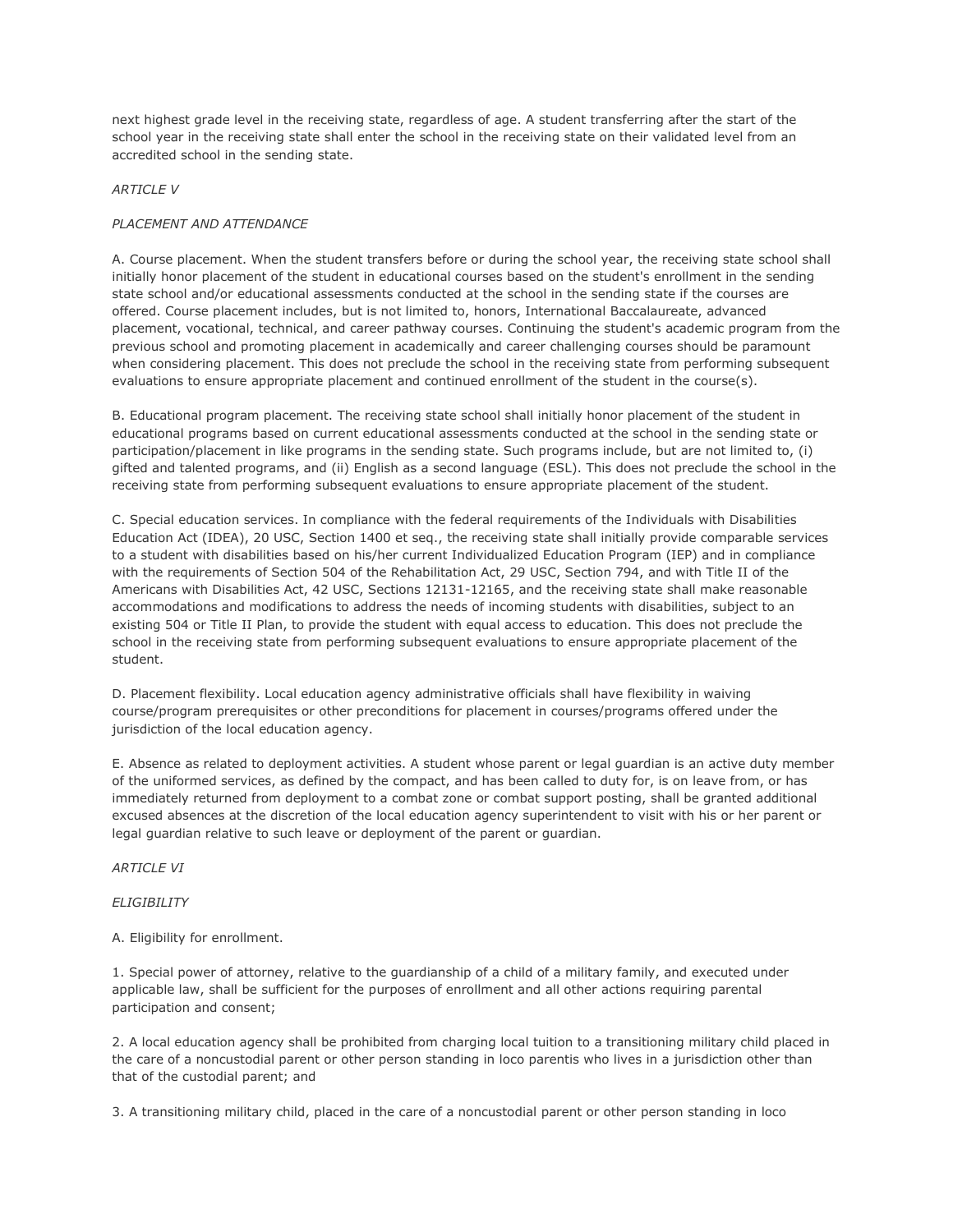parentis who lives in a jurisdiction other than that of the custodial parent, may continue to attend the school in which he/she was enrolled while residing with the custodial parent.

B. Eligibility for extracurricular participation. State and local education agencies shall facilitate the opportunity for transitioning military children's inclusion in extracurricular activities, regardless of application deadlines, to the extent they are otherwise qualified.

## **ARTICI F VII**

## *GRADUATION*

In order to facilitate the on-time graduation of children of military families, state and local education agencies shall incorporate the following procedures:

A. Waiver requirements. Local education agency administrative officials shall waive specific courses required for graduation if similar coursework has been satisfactorily completed in another local education agency or shall provide reasonable justification for denial. Should a waiver not be granted to a student who would qualify to graduate from the sending school, the local education agency shall provide an alternative means of acquiring required coursework so that graduation may occur on time.

B. Exit exams. States shall accept: (i) exit or end-of-course exams required for graduation from the sending state, (ii) national norm-referenced achievement tests, or (iii) alternative testing, in lieu of testing requirements for graduation in the receiving state. In the event the above alternatives cannot be accommodated by the receiving state for a student transferring in his or her senior year, then the provisions of Article VII, subsection C shall apply.

C. Transfers during senior year. Should a military student transferring at the beginning or during his or her senior year be ineligible to graduate from the receiving local education agency after all alternatives have been considered, the sending and receiving local education agencies shall ensure the receipt of a diploma from the sending local education agency, if the student meets the graduation requirements of the sending local education agency. In the event that one of the states in question is not a member of this compact, the member state shall use best efforts to facilitate the on-time graduation of the student in accordance with subsections A and B of this Article.

## *ARTICLE VIII*

### *STATE COORDINATION*

A. Each member state shall, through the creation of a State Council or use of an existing body or board, provide for the coordination among its agencies of government, local education agencies, and military installations concerning the state's participation in, and compliance with, this compact and Interstate Commission activities. While each member state may determine the membership of its own State Council, its membership must include at least: (i) the state superintendent of education, (ii) the superintendent of a school district with a high concentration of military children, (iii) one (1) representative from a military installation, (iv) one (1) representative each from the legislative and executive branches of government, and other offices and stakeholder groups the State Council deems appropriate. A member state that does not have a school district deemed to contain a high concentration of military children may appoint a superintendent from another school district to represent local education agencies on the State Council.

B. The State Council of each member state shall appoint or designate a military family education liaison to assist military families and the state in facilitating the implementation of this compact.

C. The Governor of each member state shall appoint or designate a compact commissioner responsible for the administration and management of the state's participation in the compact and who is empowered to establish statewide policy related to matters governed by this compact.

D. The compact commissioner and the military family education liaison designated herein shall be ex officio members of the State Council, unless either is already a full voting member of the State Council.

*ARTICLE IX*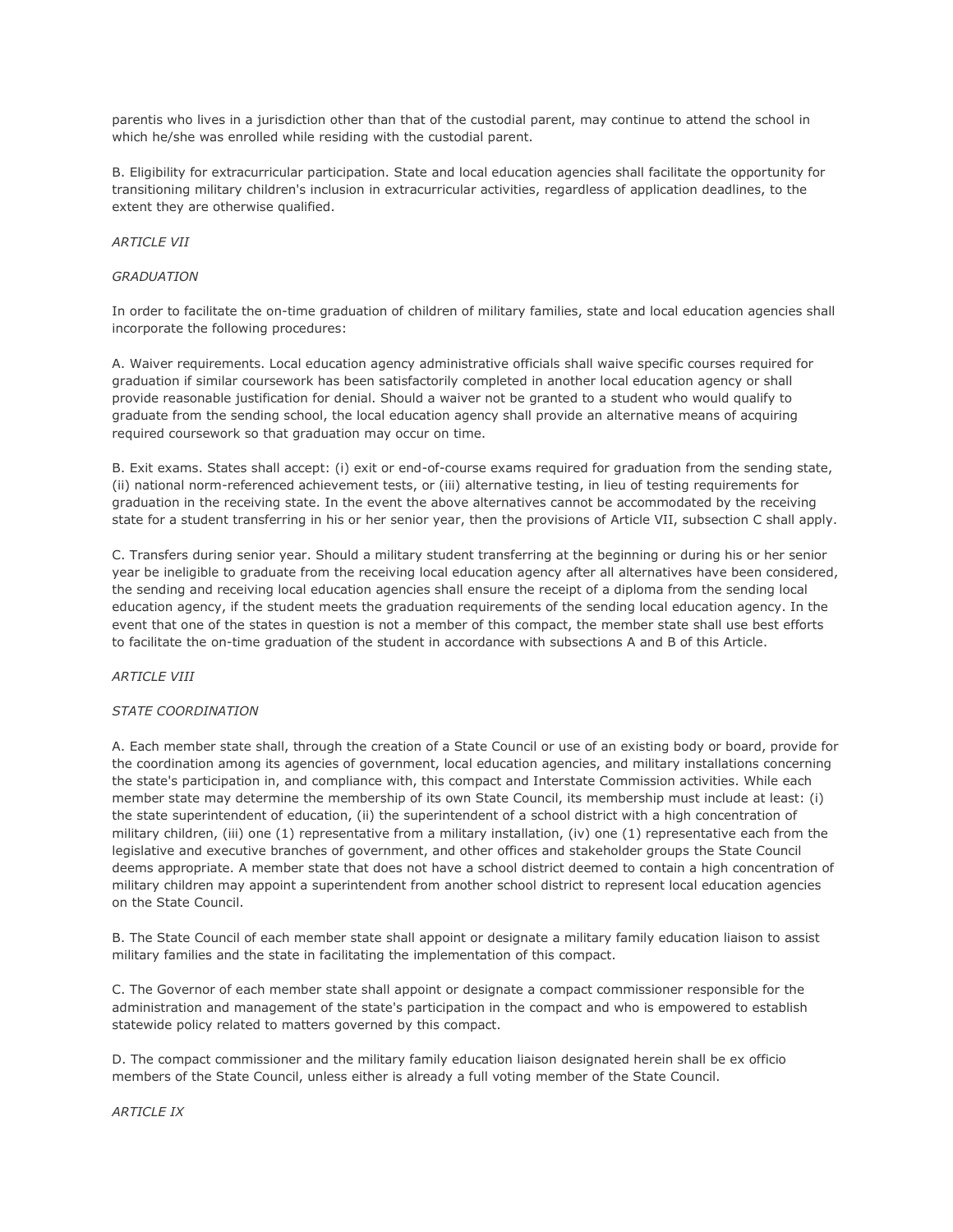## *INTERSTATE COMMISSION ON EDUCATIONAL*

## *OPPORTUNITY FOR MILITARY CHILDREN*

The member states hereby create the Interstate Commission on Educational Opportunity for Military Children. The activities of the Interstate Commission are the formation of public policy and are a discretionary state function. The Interstate Commission shall:

A. Be a body corporate and joint agency of the member states and shall have all the responsibilities, powers, and duties set forth herein and such additional powers as may be conferred upon it by a subsequent concurrent action of the respective legislatures of the member states in accordance with the terms of this compact.

B. Consist of one (1) Interstate Commission voting representative from each member state who shall be that state's compact commissioner and who is empowered to establish statewide policy related to matters governed by this compact.

1. Each member state represented at a meeting of the Interstate Commission is entitled to one (1) vote;

2. A majority of the total member states shall constitute a quorum for the transaction of business, unless a larger quorum is required by the bylaws of the Interstate Commission;

3. A representative shall not delegate a vote to another member state. In the event the compact commissioner is unable to attend a meeting of the Interstate Commission, the Governor or State Council may delegate voting authority to another person from the state for a specified meeting; and

4. The bylaws may provide for meetings of the Interstate Commission to be conducted by telecommunication or electronic communication.

C. Consist of ex officio, nonvoting representatives who are members of interested organizations. Such ex officio members, as defined in the bylaws, may include, but not be limited to, members of the representative organizations of military family advocates, local education agency officials, parent and teacher groups, the U.S. Department of Defense, the Education Commission of the States, the Interstate Agreement on the Qualification of Educational Personnel, and other interstate compacts affecting the education of children of military members.

D. Meet at least once each calendar year. The chairperson may call additional meetings and, upon the request of a simple majority of the member states, shall call additional meetings.

E. Establish an executive committee, whose members shall include the officers of the Interstate Commission and such other members of the Interstate Commission as determined by the bylaws. Members of the executive committee shall serve a one-year term. Members of the executive committee shall be entitled to one (1) vote each. The executive committee shall have the power to act on behalf of the Interstate Commission, with the exception of rule-making, during periods when the Interstate Commission is not in session. The executive committee shall oversee the day-to-day activities of the administration of the compact, including enforcement and compliance with the provisions of the compact, its bylaws and rules, and other such duties as deemed necessary. The U.S. Department of Defense shall serve as an ex officio, nonvoting member of the executive committee.

F. Establish bylaws and rules that provide for conditions and procedures under which the Interstate Commission shall make its information and official records available to the public for inspection or copying. The Interstate Commission may exempt from disclosure information or official records to the extent they would adversely affect personal privacy rights or proprietary interests.

G. Public notice shall be given by the Interstate Commission of all meetings, and all meetings shall be open to the public, except as set forth in the rules or as otherwise provided in the compact. The Interstate Commission and its committees may close a meeting, or portion thereof, when it determines by two-thirds ( 2/3) vote that an open meeting would be likely to:

1. Relate solely to the Interstate Commission's internal personnel practices and procedures;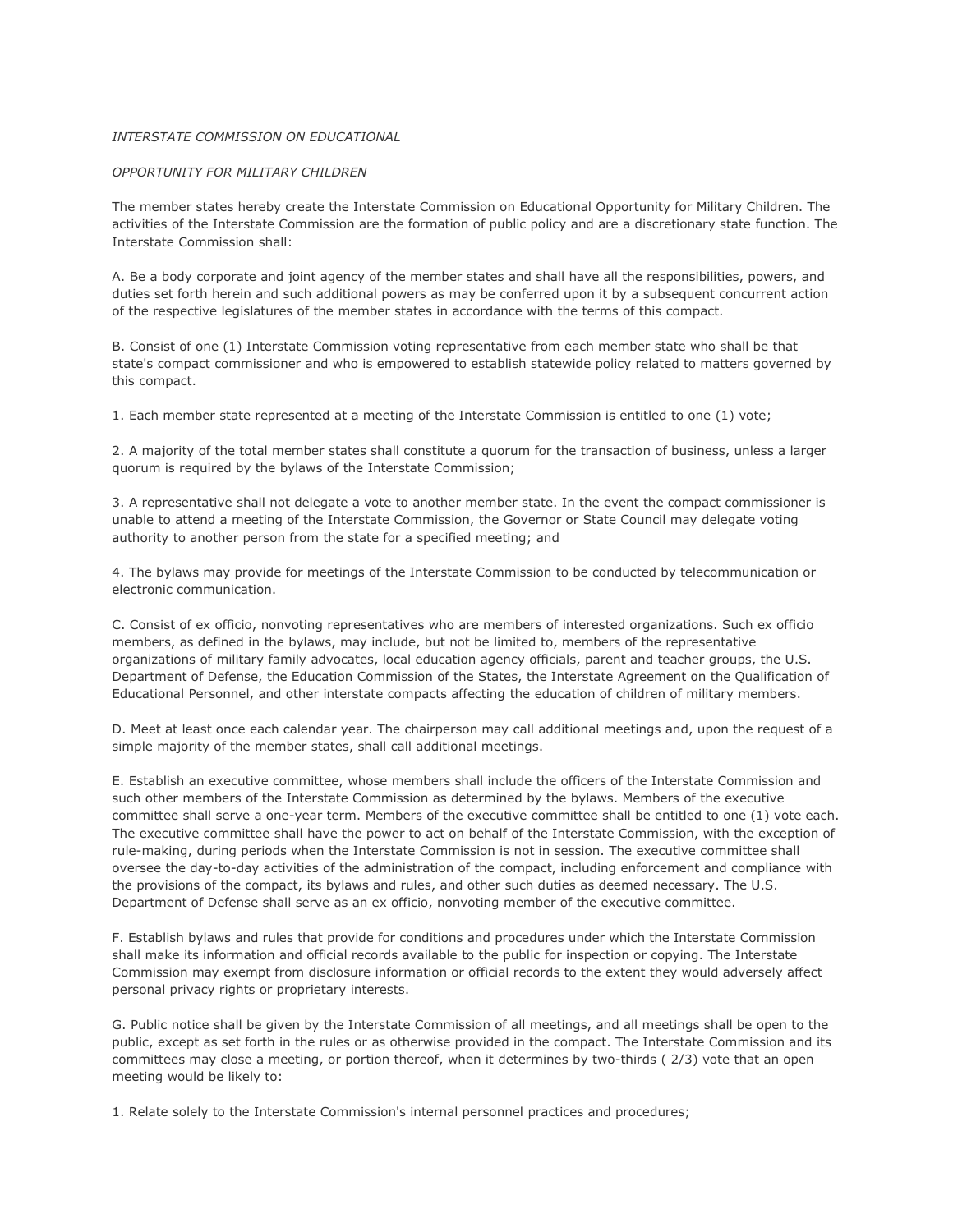2. Disclose matters specifically exempted from disclosure by federal and state statute;

3. Disclose trade secrets or commercial or financial information that is privileged or confidential;

4. Involve accusing a person of a crime or formally censuring a person;

5. Disclose information of a personal nature where disclosure would constitute a clearly unwarranted invasion of personal privacy;

6. Disclose investigative records compiled for law enforcement purposes; or

7. Specifically relate to the Interstate Commission's participation in a civil action or other legal proceeding.

H. For a meeting, or portion of a meeting, closed pursuant to the provisions of subsection G, the Interstate Commission's legal counsel or designee shall certify that the meeting may be closed and shall reference each relevant exemptible provision. The Interstate Commission shall keep minutes, which shall fully and clearly describe all matters discussed in a meeting and shall provide a full and accurate summary of actions taken, and the reasons therefor, including a description of the views expressed and the record of a roll call vote. All documents considered in connection with an action shall be identified in such minutes. All minutes and documents of a closed meeting shall remain under seal, subject to release by a majority vote of the Interstate Commission.

I. The Interstate Commission shall collect standardized data concerning the educational transition of the children of military families under this compact as directed through its rules, which shall specify the data to be collected, the means of collection and data exchange, and reporting requirements. Such methods of data collection, exchange, and reporting shall, insofar as is reasonably possible, conform to current technology and coordinate its information functions with the appropriate custodian of records as identified in the bylaws and rules.

J. The Interstate Commission shall create a process that permits military officials, education officials, and parents to inform the Interstate Commission if and when there are alleged violations of the compact or its rules or when issues subject to the jurisdiction of the compact or its rules are not addressed by the state or local education agency. This subsection shall not be construed to create a private right of action against the Interstate Commission or any member state.

## *ARTICLE X*

*POWERS AND DUTIES OF THE INTERSTATE COMMISSION*

The Interstate Commission shall have the following powers:

A. To provide for dispute resolution among member states.

B. To promulgate rules and take all necessary actions to effect the goals, purposes, and obligations as enumerated in this compact. The rules shall have the force and effect of statutory law and shall be binding in the compact states to the extent and in the manner provided in this compact.

C. To issue, upon request of a member state, advisory opinions concerning the meaning or interpretation of the interstate compact, its bylaws, rules, and actions.

D. To enforce compliance with the compact provisions, the rules promulgated by the Interstate Commission, and the bylaws, using all necessary and proper means, including, but not limited to, the use of judicial process.

E. To establish and maintain offices, which shall be located within one or more of the member states.

F. To purchase and maintain insurance and bonds.

G. To borrow, accept, hire, or contract for services of personnel.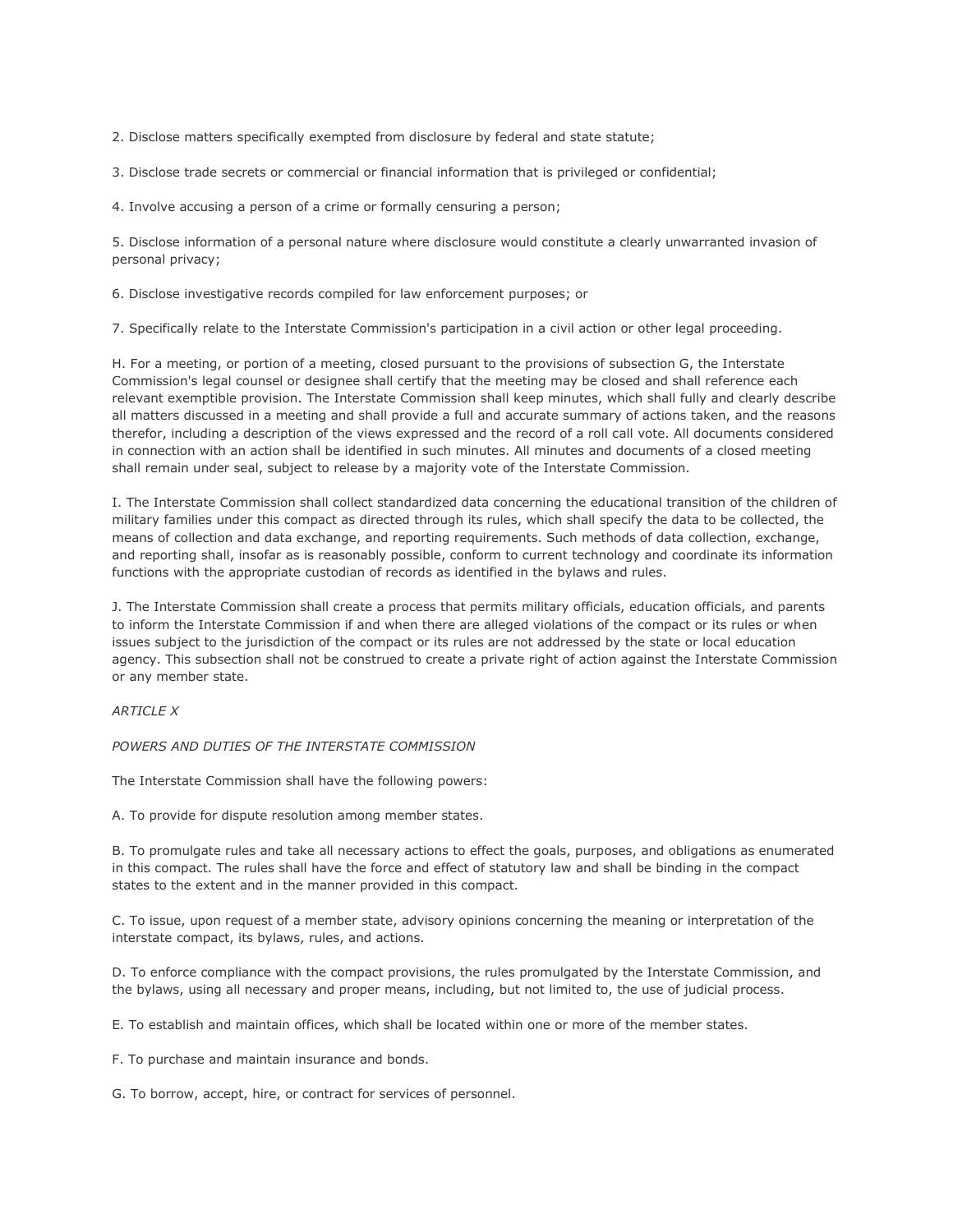H. To establish and appoint committees, including, but not limited to, an executive committee as required by Article IX, subsection E, which shall have the power to act on behalf of the Interstate Commission in carrying out its powers and duties hereunder.

I. To elect or appoint such officers, attorneys, employees, agents, or consultants, and to fix their compensation, define their duties, and determine their qualifications and to establish the Interstate Commission's personnel policies and programs relating to conflicts of interest, rates of compensation, and qualifications of personnel.

J. To accept any and all donations and grants of money, equipment, supplies, materials, and services and to receive, utilize, and dispose of them.

K. To lease, purchase, accept contributions or donations of, or otherwise to own, hold, improve, or use any property, real, personal, or mixed.

L. To sell, convey, mortgage, pledge, lease, exchange, abandon, or otherwise dispose of any property, real, personal, or mixed.

M. To establish a budget and make expenditures.

N. To adopt a seal and bylaws governing the management and operation of the Interstate Commission.

O. To report annually to the legislatures, governors, judiciary, and state councils of the member states concerning the activities of the Interstate Commission during the preceding year. Such reports shall also include any recommendations that may have been adopted by the Interstate Commission.

P. To coordinate education, training, and public awareness regarding the compact, its implementation, and operation for officials and parents involved in such activity.

Q. To establish uniform standards for the reporting, collecting, and exchanging of data.

R. To maintain corporate books and records in accordance with the bylaws.

S. To perform such functions as may be necessary or appropriate to achieve the purposes of this compact.

T. To provide for the uniform collection and sharing of information between and among member states, schools, and military families under this compact.

*ARTICLE XI*

*ORGANIZATION AND OPERATION OF THE INTERSTATE COMMISSION*

A. The Interstate Commission shall, by a majority of the members present and voting, within twelve (12) months after the first Interstate Commission meeting, adopt bylaws to govern its conduct as may be necessary or appropriate to carry out the purposes of the compact, including, but not limited to:

1. Establishing the fiscal year of the Interstate Commission;

2. Establishing an executive committee and such other committees as may be necessary;

3. Providing for the establishment of committees and for governing any general or specific delegation of authority or function of the Interstate Commission;

4. Providing reasonable procedures for calling and conducting meetings of the Interstate Commission and ensuring reasonable notice of each such meetings;

5. Establishing the titles and responsibilities of the officers and staff of the Interstate Commission;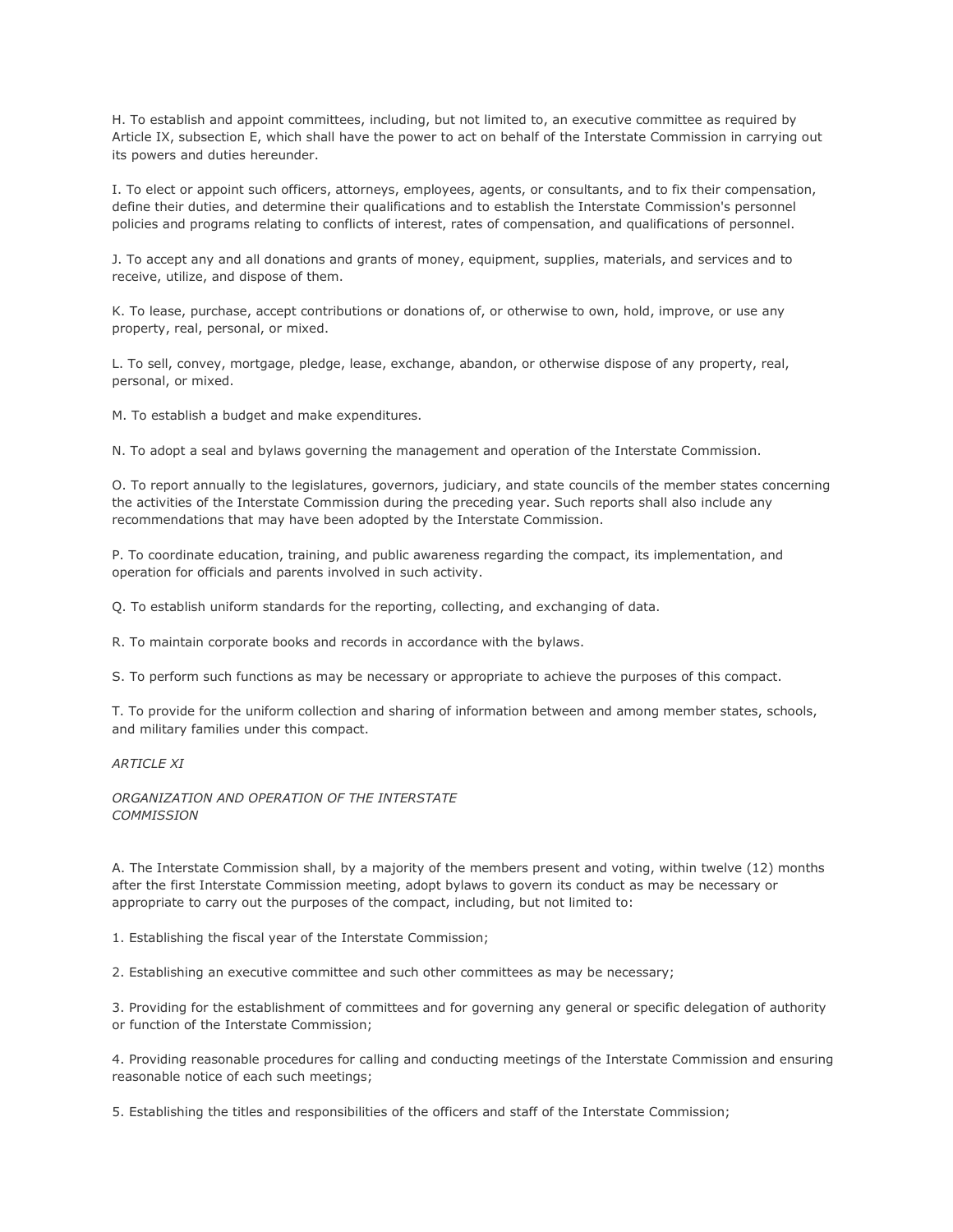6. Providing a mechanism for concluding the operations of the Interstate Commission and the return of surplus funds that may exist upon the termination of the compact after the payment and reserving all of its debts and obligations; and

7. Providing "start-up" rules for initial administration of the compact.

B. The Interstate Commission shall, by a majority of the members, elect annually from among its members a chairperson, a vice chairperson and a treasurer, each of whom shall have the authority and duties as may be specified in the bylaws. The chairperson or, in the chairperson's absence or disability, the vice chairperson shall preside at all meetings of the Interstate Commission. The officers so elected shall serve without compensation or remuneration from the Interstate Commission provided that, subject to the availability of budgeted funds, the officers shall be reimbursed for ordinary and necessary costs and expenses incurred by them in the performance of their responsibilities as officers of the Interstate Commission.

C. Executive Committee, officers, and personnel.

1. The executive committee shall have such authority and duties as may be set forth in the bylaws, including, but not limited to: (a) managing the affairs of the Interstate Commission in a manner consistent with the bylaws and purposes of the Interstate Commission; (b) overseeing an organizational structure within and appropriate procedures for the Interstate Commission to provide for the creation of rules, operating procedures, and administrative and technical support functions; and (c) planning, implementing, and coordinating communications and activities with other state, federal, and local government organizations in order to advance the goals of the Interstate Commission.

2. The executive committee may, subject to the approval of the Interstate Commission, appoint or retain an executive director for such period, upon such terms and conditions, and for such compensation as the Interstate Commission may deem appropriate. The executive director shall serve as secretary to the Interstate Commission, but shall not be a member of the Interstate Commission. The executive director shall hire and supervise such other persons as may be authorized by the Interstate Commission.

D. The Interstate Commission's executive director and its employees shall be immune from suit and liability, either personally or in their official capacity, for a claim for damage to or loss of property or personal injury or other civil liability caused or arising out of or relating to an actual or alleged act, error, or omission that occurred, or that such person had a reasonable basis for believing occurred, within the scope of Interstate Commission employment, duties, or responsibilities, provided that such person shall not be protected from suit or liability for damage, loss, injury, or liability caused by the intentional or willful and wanton misconduct of such person.

1. The liability of the Interstate Commission's executive director and employees or the Interstate Commission representatives, acting within the scope of their employment or duties for acts, errors, or omissions occurring within such person's state, may not exceed the limits of liability set forth under the constitution and laws of that state for state officials, employees, and agents. The Interstate Commission is considered to be an instrumentality of the states for the purposes of any such action. Nothing in this subsection D shall be construed to protect such person from suit or liability for damage, loss, injury, or liability caused by the intentional or willful and wanton misconduct of such person.

2. The Interstate Commission shall defend the executive director and its employees and, subject to the approval of the Attorney General or other appropriate legal counsel of the member state represented by an Interstate Commission representative, shall defend such Interstate Commission representative in any civil action seeking to impose liability arising out of an actual or alleged act, error, or omission that occurred within the scope of Interstate Commission employment, duties, or responsibilities, or that the defendant had a reasonable basis for believing occurred within the scope of Interstate Commission employment, duties, or responsibilities provided that the actual or alleged act, error, or omission did not result from intentional or willful and wanton misconduct on the part of such person.

3. To the extent not covered by the state involved, member state, or the Interstate Commission, the representatives or employees of the Interstate Commission shall be held harmless in the amount of a settlement or judgment, including attorney's fees and costs, obtained against such persons arising out of an actual or alleged act,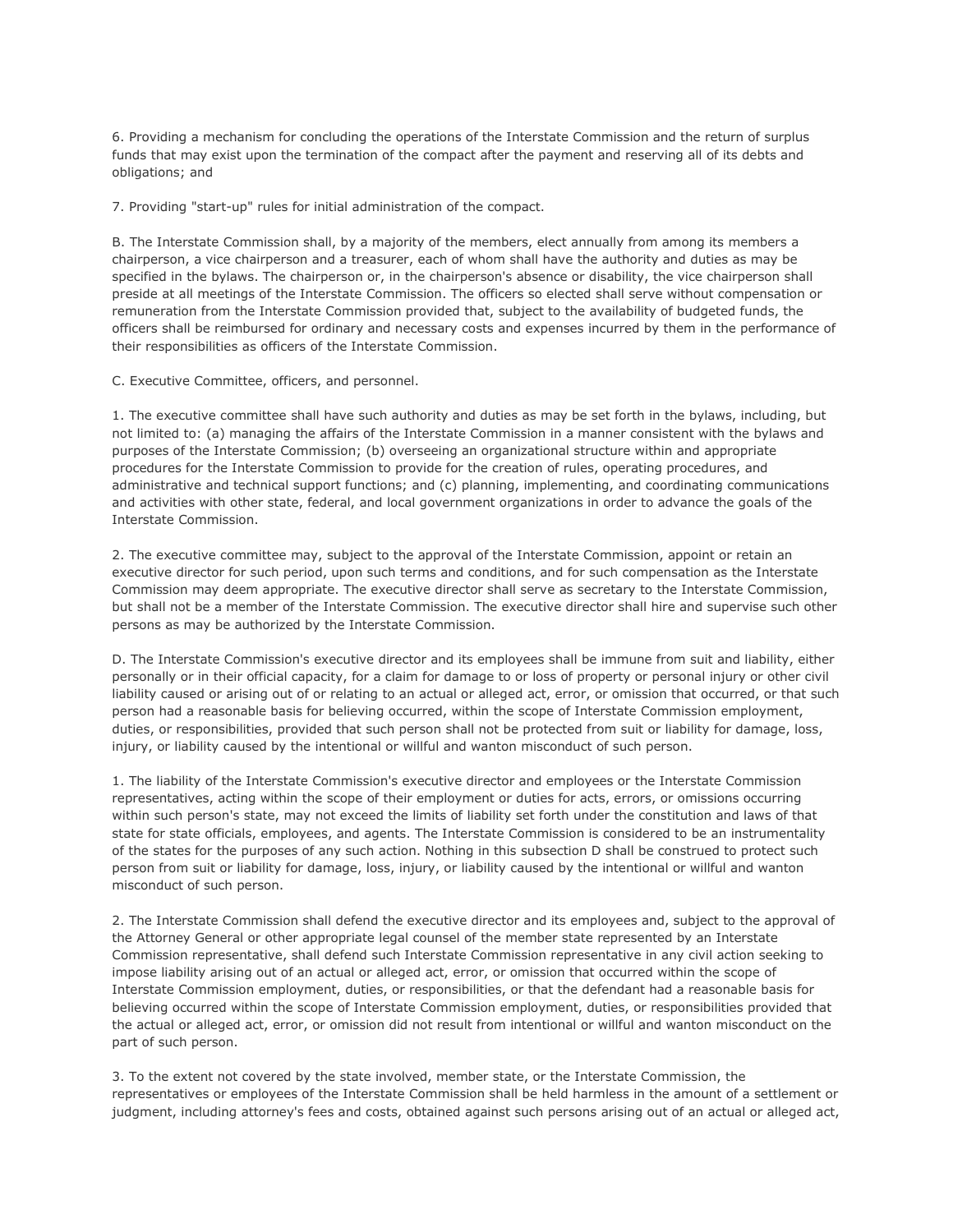error, or omission that occurred within the scope of Interstate Commission employment, duties, or responsibilities, or that such persons had a reasonable basis for believing occurred within the scope of Interstate Commission employment, duties, or responsibilities, provided that the actual or alleged act, error, or omission did not result from intentional or willful and wanton misconduct on the part of such persons.

## *ARTICLE XII*

# *RULE-MAKING FUNCTIONS OF THE INTERSTATE COMMISSION*

A. Rule-making authority. The Interstate Commission shall promulgate reasonable rules in order to effectively and efficiently achieve the purposes of this compact. Notwithstanding the foregoing, in the event the Interstate Commission exercises its rule-making authority in a manner that is beyond the scope of the purposes of this compact, or the powers granted hereunder, then such an action by the Interstate Commission shall be invalid and have no force or effect.

B. Rule-making procedure. Rules shall be made pursuant to a rule-making process that substantially conforms to the "Model State Administrative Procedure Act," of 1981 Act, Uniform Laws Annotated, Vol. 15, p. 1 (2000) as amended, as may be appropriate to the operations of the Interstate Commission.

C. Not later than thirty (30) days after a rule is promulgated, any person may file a petition for judicial review of the rule provided that the filing of such a petition shall not stay or otherwise prevent the rule from becoming effective unless the court finds that the petitioner has a substantial likelihood of success. The court shall give deference to the actions of the Interstate Commission consistent with applicable law and shall not find the rule to be unlawful if the rule represents a reasonable exercise of the Interstate Commission's authority.

D. If a majority of the Legislatures of the compacting states rejects a rule by enactment of a statute or resolution in the same manner used to adopt the compact, then such rule shall have no further force and effect in any compacting state.

## *ARTICLE XIII*

# *OVERSIGHT, ENFORCEMENT, AND DISPUTE RESOLUTION*

### A. Oversight.

1. The executive, legislative, and judicial branches of state government in each member state shall enforce this compact and shall take all actions necessary and appropriate to effectuate the compact's purposes and intent. The provisions of this compact and the rules promulgated hereunder shall have standing as statutory law;

2. All courts shall take judicial notice of the compact and the rules in any judicial or administrative proceeding in a member state pertaining to the subject matter of this compact which may affect the powers, responsibilities, or actions of the Interstate Commission; and

3. The Interstate Commission shall be entitled to receive all service of process in any such proceeding and shall have standing to intervene in the proceeding for all purposes. Failure to provide service of process to the Interstate Commission shall render a judgment or order void as to the Interstate Commission, this compact, or promulgated rules.

B. Default, technical assistance, suspension, and termination.

If the Interstate Commission determines that a member state has defaulted in the performance of its obligations or responsibilities under this compact, or the bylaws or promulgated rules, the Interstate Commission shall:

1. Provide written notice to the defaulting state and other member states of the nature of the default, the means of curing the default, and any action taken by the Interstate Commission. The Interstate Commission shall specify the conditions by which the defaulting state must cure its default;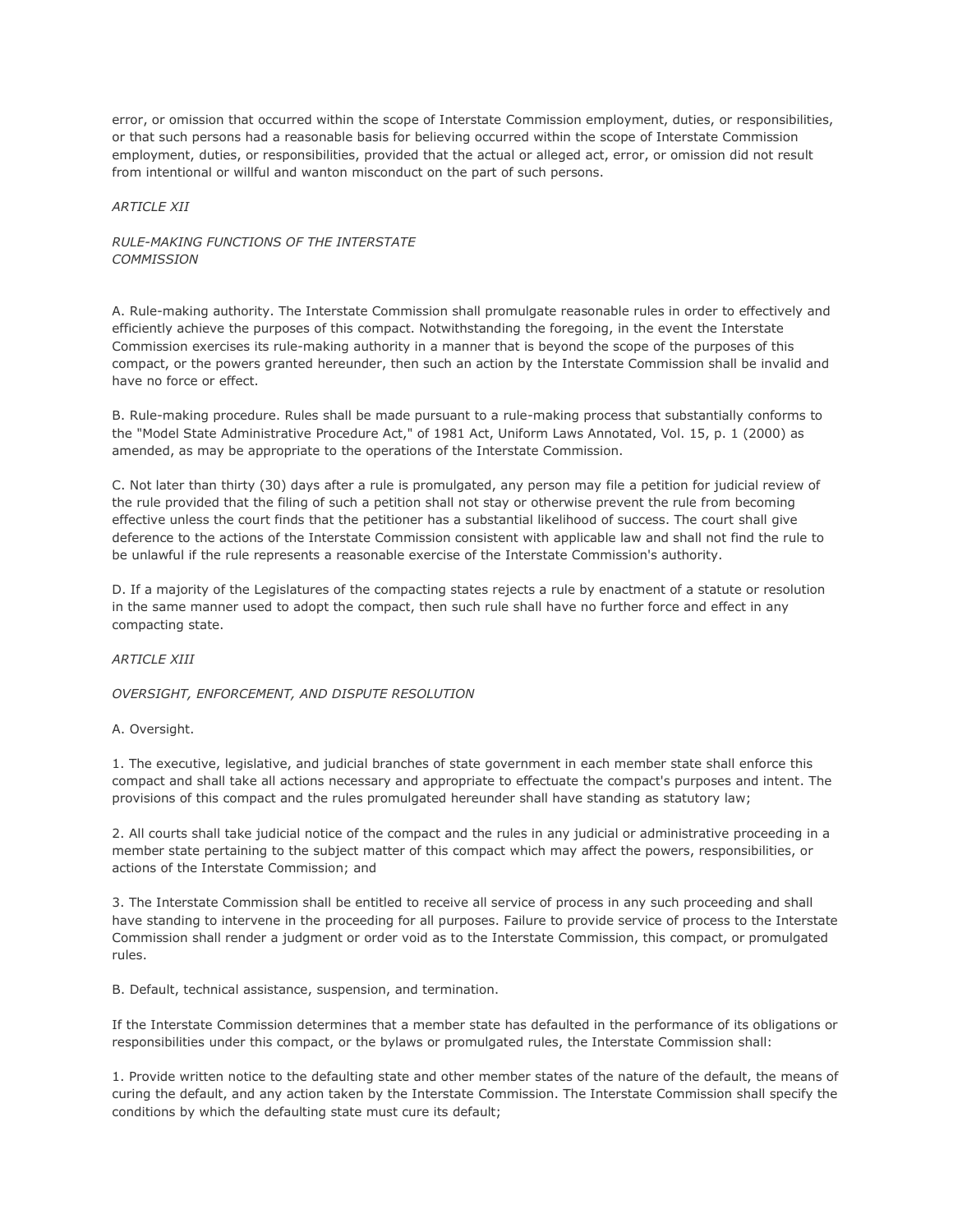2. Provide remedial training and specific technical assistance regarding the default;

3. If the defaulting state fails to cure the default, the defaulting state shall be terminated from the compact upon an affirmative vote of a majority of the member states, and all rights, privileges, and benefits conferred by this compact shall be terminated from the effective date of termination. A cure of the default does not relieve the offending state of obligations or liabilities incurred during the period of the default;

4. Suspension or termination of membership in the compact shall be imposed only after all other means of securing compliance have been exhausted. Notice of intent to suspend or terminate shall be given by the Interstate Commission to the Governor, the majority and minority leaders of the defaulting state's Legislature, and each of the member states;

5. The state which has been suspended or terminated is responsible for all assessments, obligations, and liabilities incurred through the effective date of suspension or termination, including obligations the performance of which extends beyond the effective date of suspension or termination;

6. The Interstate Commission shall not bear any costs relating to any state that has been found to be in default or which has been suspended or terminated from the compact, unless otherwise mutually agreed upon in writing between the Interstate Commission and the defaulting state; and

7. The defaulting state may appeal the action of the Interstate Commission by petitioning the United States District Court for the District of Columbia or the federal district where the Interstate Commission has its principal offices. The prevailing party shall be awarded all costs of such litigation including reasonable attorney's fees.

C. Dispute resolution.

1. The Interstate Commission shall attempt, upon the request of a member state, to resolve disputes that are subject to the compact and that may arise among member states and between member and nonmember states.

2. The Interstate Commission shall promulgate a rule providing for both mediation and binding dispute resolution for disputes as appropriate.

## D. Enforcement.

1. The Interstate Commission, in the reasonable exercise of its discretion, shall enforce the provisions and rules of this compact.

2. The Interstate Commission may by majority vote of the members initiate legal action in the United States District Court for the District of Columbia or, at the discretion of the Interstate Commission, in the federal district where the Interstate Commission has its principal offices to enforce compliance with the provisions of the compact, its promulgated rules and bylaws against a member state in default. The relief sought may include both injunctive relief and damages. In the event judicial enforcement is necessary, the prevailing party shall be awarded all costs of such litigation including reasonable attorney's fees.

3. The remedies herein shall not be the exclusive remedies of the Interstate Commission. The Interstate Commission may avail itself of any other remedies available under state law or the regulation of a profession.

### *ARTICLE XIV*

### *FINANCING OF THE INTERSTATE COMMISSION*

A. The Interstate Commission shall pay or provide for the payment of the reasonable expenses of its establishment, organization, and ongoing activities.

B. The Interstate Commission may levy on and collect an annual assessment from each member state to cover the cost of the operations and activities of the Interstate Commission and its staff, which must be in a total amount sufficient to cover the Interstate Commission's annual budget as approved each year. The aggregate annual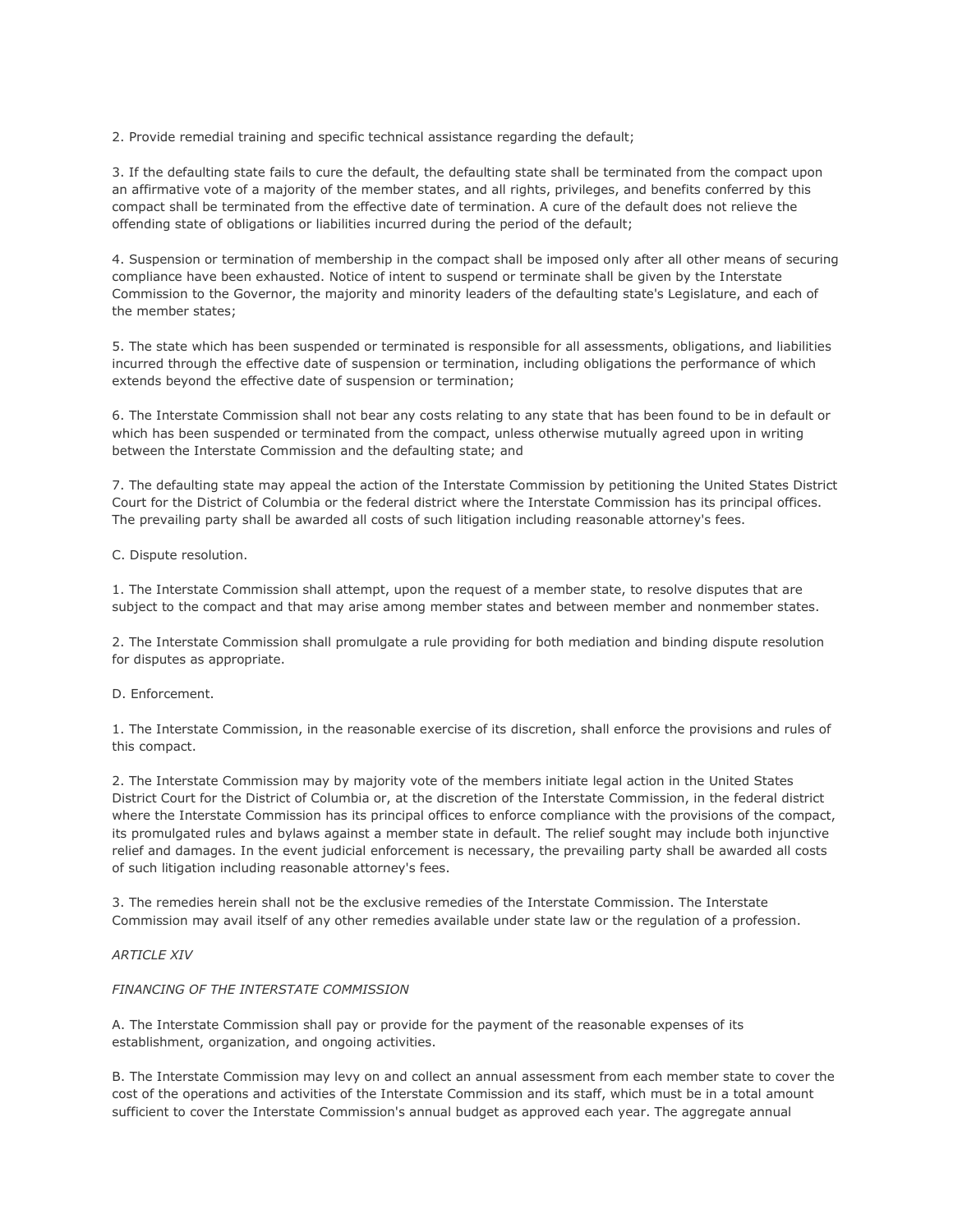assessment amount shall be allocated based upon a formula to be determined by the Interstate Commission, which shall promulgate a rule binding upon all member states.

C. The Interstate Commission shall not incur obligations of any kind prior to securing the funds adequate to meet the same nor shall the Interstate Commission pledge the credit of any of the member states, except by and with the authority of the member state.

D. The Interstate Commission shall keep accurate accounts of all receipts and disbursements. The receipts and disbursements of the Interstate Commission shall be subject to the audit and accounting procedures established under its bylaws. However, all receipts and disbursements of funds handled by the Interstate Commission shall be audited yearly by a certified or licensed public accountant and the report of the audit shall be included in and become part of the annual report of the Interstate Commission.

### *ARTICLE XV*

*MEMBER STATES, EFFECTIVE DATE, AND AMENDMENT*

A. Any state is eligible to become a member state.

B. The compact shall become effective and binding upon legislative enactment of the compact into law by no less than ten (10) of the states. The effective date shall be no earlier than December 1, 2008. Thereafter it shall become effective and binding as to any other member state upon enactment of the compact into law by that state. The Governors of nonmember states or their designees shall be invited to participate in the activities of the Interstate Commission on a nonvoting basis prior to adoption of the compact by all states.

C. The Interstate Commission may propose amendments to the compact for enactment by the member states. No amendment shall become effective and binding upon the Interstate Commission and the member states unless and until it is enacted into law by unanimous consent of the member states.

### *ARTICLE XVI*

## *WITHDRAWAL AND DISSOLUTION*

A. Withdrawal.

1. Once effective, the compact shall continue in force and remain binding upon each and every member state, provided that a member state may withdraw from the compact specifically by repealing the statute which enacted the compact into law.

2. Withdrawal from this compact shall be by the enactment of a statute repealing the same, but shall not take effect until one (1) year after the effective date of such statute and until written notice of the withdrawal has been given by the withdrawing state to the Governor of each other member jurisdiction.

3. The withdrawing state shall immediately notify the chairperson of the Interstate Commission in writing upon the introduction of legislation repealing this compact in the withdrawing state. The Interstate Commission shall notify the other member states of the withdrawing state's intent to withdraw within sixty (60) days of its receipt thereof.

4. The withdrawing state is responsible for all assessments, obligations, and liabilities incurred through the effective date of withdrawal, including obligations the performance of which extends beyond the effective date of withdrawal.

5. Reinstatement following withdrawal of a member state shall occur upon the withdrawing state reenacting the compact or upon such later date as determined by the Interstate Commission.

## B. Dissolution of compact.

1. This compact shall dissolve effective upon the date of the withdrawal or default of the member state that reduces the membership in the compact to one (1) member state.